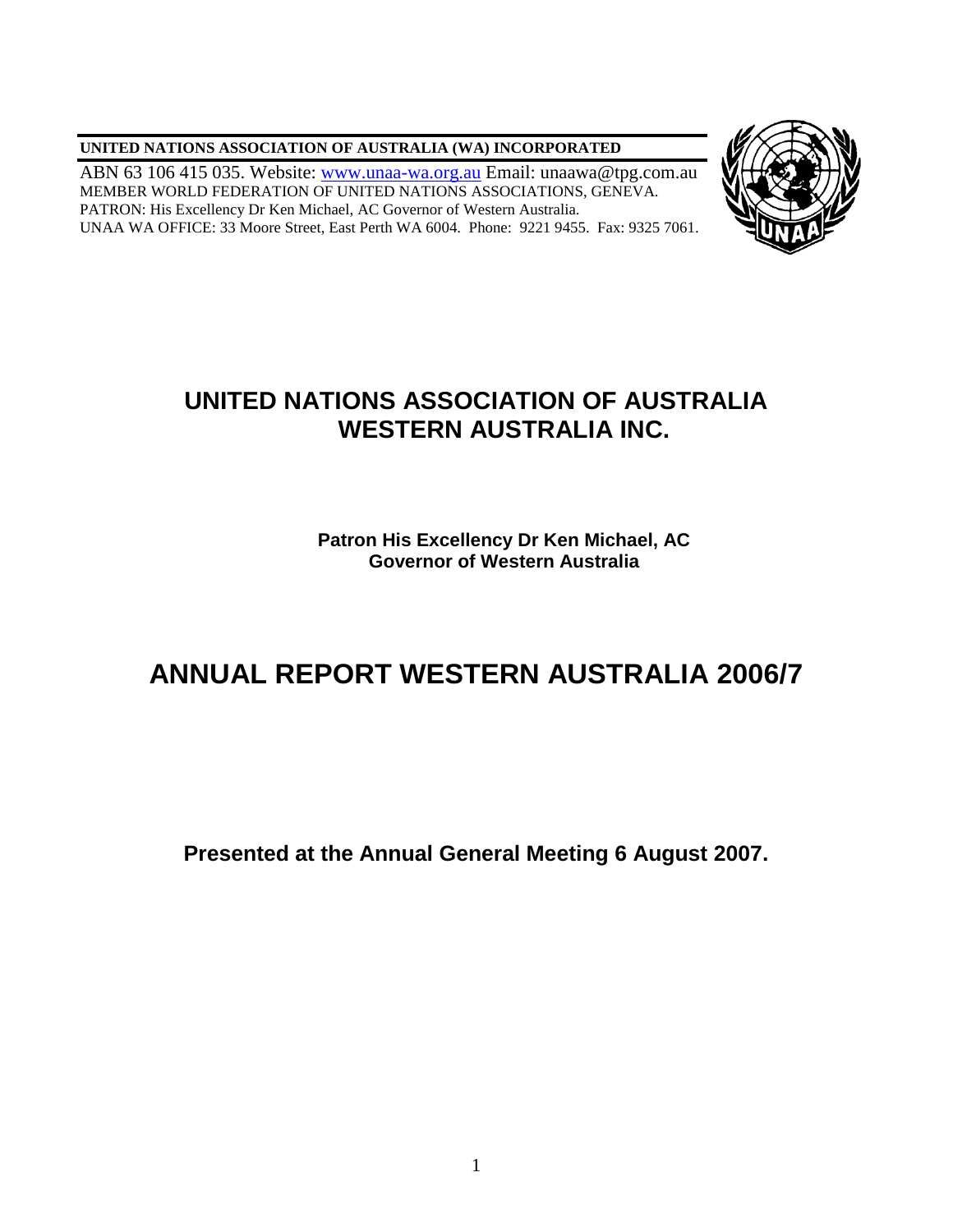

# **UNITED NATIONS ASSOCIATION OF AUSTRALIA (WA) INC.**

# **ANNUAL REPORT 2006/7**

| <b>CONTENTS</b> |                                                  | Page |
|-----------------|--------------------------------------------------|------|
| $\mathbf{1}$ .  | <b>Management Committee &amp; Office Bearers</b> | 3    |
| 2.              | <b>President's Report</b>                        | 4    |
| 3.              | United Nations Youth Association (UNYA WA)       | 9    |
| 5.              | <b>Financial Report</b>                          | 15   |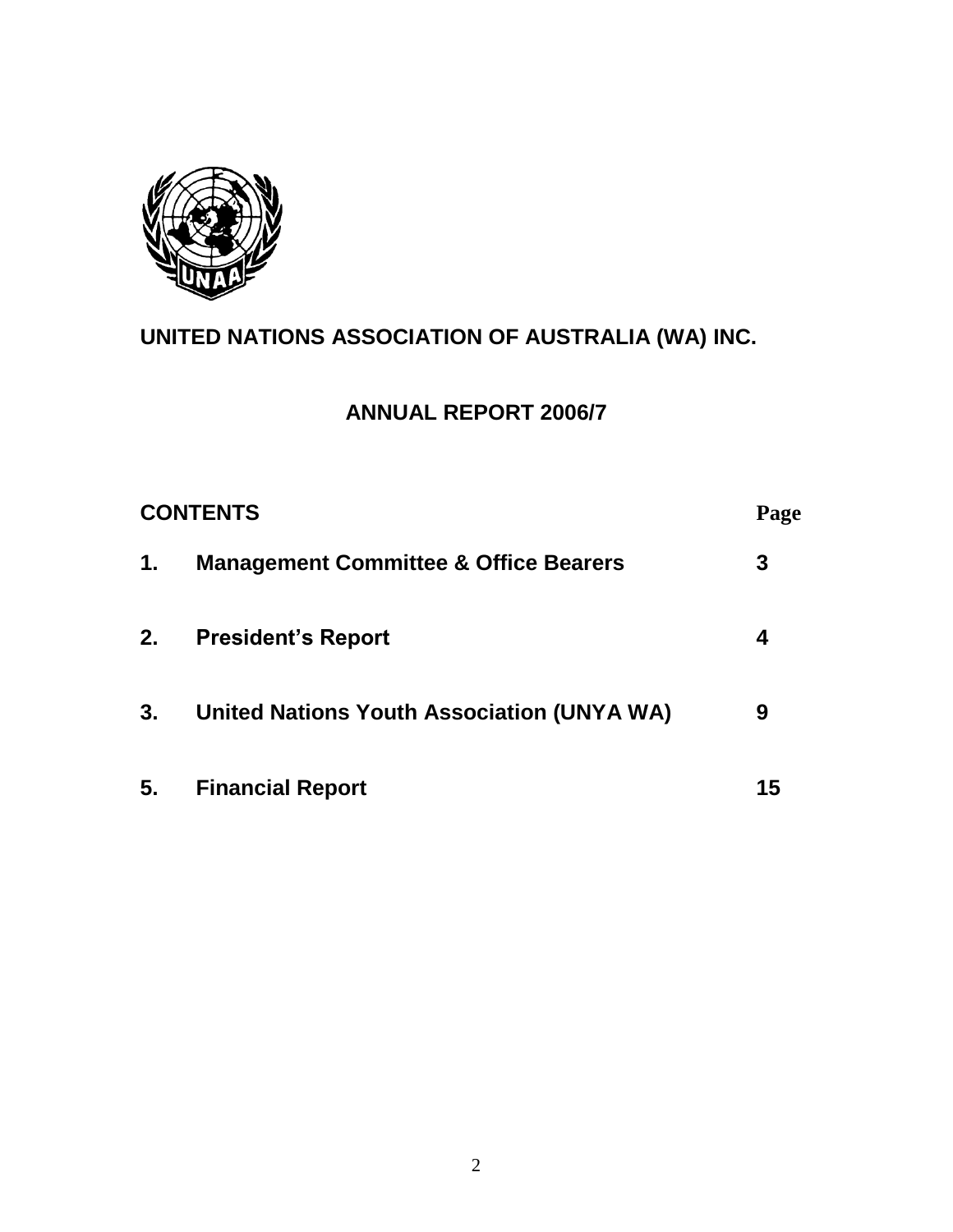

# **UNITED NATIONS ASSOCIATION OF AUSTRALIA WA INC.**

### **MANAGEMENT COMMITTEE 2006/2007**

## **OFFICE BEARERS**

**National Vice President & President WA** Dr Jan Ryan

**Vice President (Organisations)** Ross Broad (UNYA)

**Honorary Treasurer Caroline Pembroke Caroline Pembroke** 

**Vice President Vice President Joseph Caruso** 

**Hon. Secretary Lisa Hook from Aug 06 to** Dec 06. Caroline Pembroke March 07-Aug 07

#### **INDIVIDUAL MEMBERS**

Astrid Chapman Neesha Seth Caroline Pembroke (to March 07) Carolyne Gatward Joan Mann Curtis Clark

#### **ORGANISATIONAL MEMBERS**

Australian Red Cross: Harpal Ahluwalia (until Nov 2007) Land Without Limits: Henk Stappenbelt Soroptimist Janette Brown Australian Federation of University Women (WA): Dr Larraine Mclean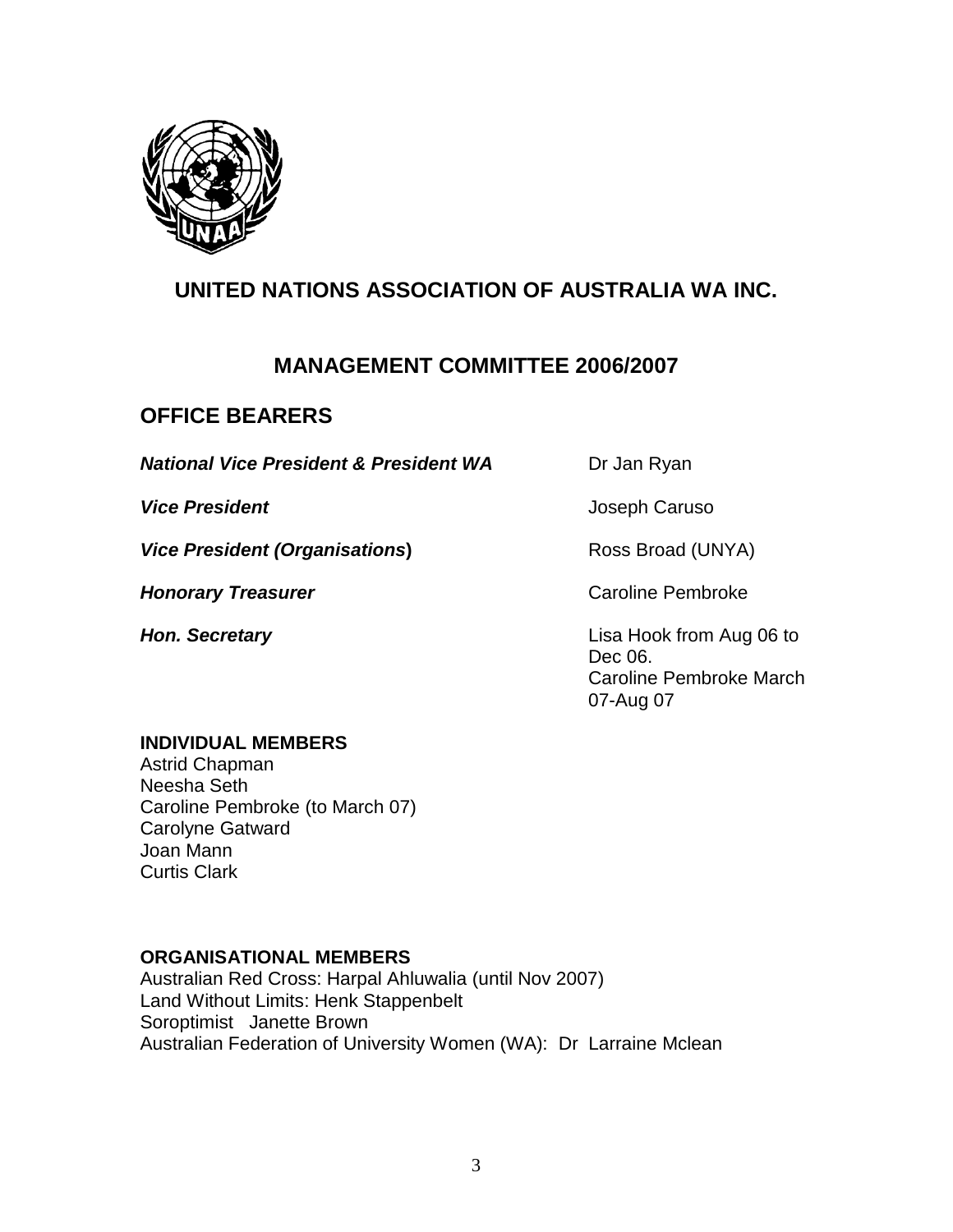## **United Nations Association of Australia (Western Australia) Organisational Report 2006-07**

### **PRESIDENT'S REPORT**

At the Annual General Meeting in 2006 we were fortunate to have Dr Nancy Hudson-Rodd as our guest speaker. Nancy has been actively involved in raising global attention to the human rights violations in Burma. She spoke passionately about the poverty and powerlessness of the people of Burma and the continued home detention of Daw Aung San Suu Kyi.

A management planning day was held in January 2007 to identify the major focus for the year and the proposed activities for the human rights and environment committees. Our aim was to be as effective as possible within our limited personnel and resources. We aspired to offer workshops, continue our lunchtime speakers and public lectures and broad environment initiatives. We proposed to build on our strengths by combining the traditionally known and successful events such as the Human Rights Day Huelin Lecture, with new initiatives that might stimulate discussion and engagement.

A review of our management and office structure led to significant changes including the appointment of an office manager and a reduction in office opening days in response to the reduced numbers of volunteers. Neesha Seth produced a document detailing the specific roles of the management team to ensure seamless transition when new volunteers adopted these roles.

In response to our restrictive and limiting resources we initiated a small fund raising committee with three young executive members Neesha Seth, Carolyne Gatward and Joanne Armstrong, the latter also taking responsibility for our publication *UN Matters*. The first of their events was a film afternoon featuring *Amazing Grace* on 29 July. This film was an excellent choice as it drew attention to two specific issues. The first was the profit, persecution and inhumanity of the slave trade. The second was that despite all odds, you can make a difference. At these times when one can get a sense of powerlessness it is rather heartening to hear these words. It is also a relevant and timely message that the slave trade, under different guises, still exists today. The profiteering, exploitation and inhumanity of the trafficking of men, women and children remains largely ignored by our governments.

I attend and am actively engaged in a large variety of activities including workshops and I listen to speakers on a spread of human rights issues. I would like to briefly comment on three of these. The first is a Civil Society Dialogue that is bringing together over thirty community, church and union organisations in Western Australia to consider the issues that are impacting on us today. We engage and learn from each other, interact, and look for ways that we might combine to be more effective. The second is our participation in an assessment of the national government by our national body (UNAA). This research has resulted in a publication *Australia and the United Nations: a Report Card* and was launched at Parliament House by Richard Woolcott. I was privileged to be invited to write a chapter on the global movement of people, in particular briefly assessing the governments 2006 performance on issues such as immigration, refugees and asylum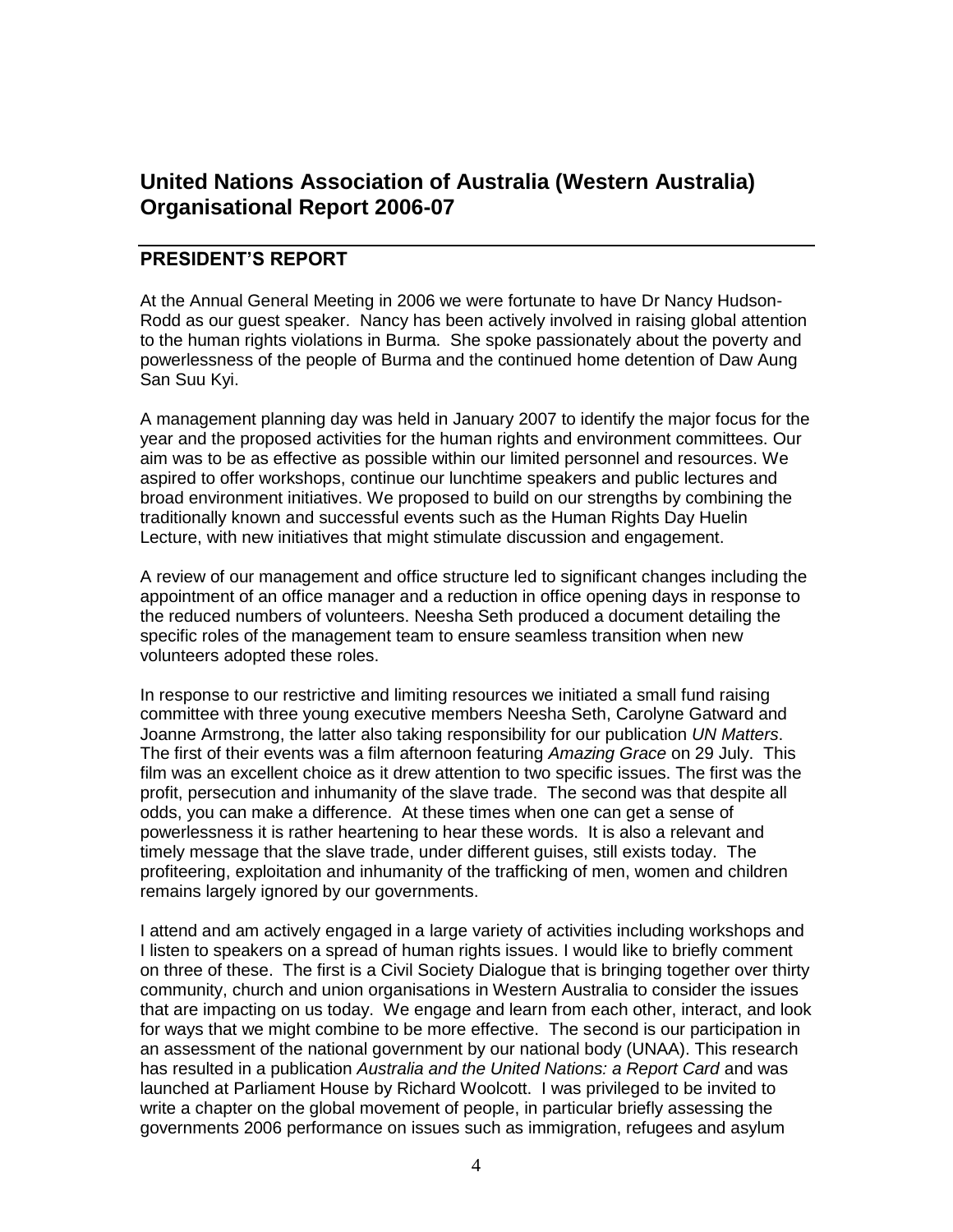seekers, detention centres and the temporary migrant workers within the context of United Nations conventions and treaties. So much to write about, such a small word limit! There will continue to be an annual report card published and presented to parliament. The third event for noting is the Model UN programs that have now been positioned into WA"s university student"s activities. This years UN workshop (detailed below) is to be held at Curtin University in conjunction with their Centre for Aboriginal Studies and the Centre for Human Rights Education. We will have close on one hundred Aboriginal University students, from remote and urban areas, participating and debating on issues of women and family health, education, empowerment, and community/national representation. We feel privileged to be working with these young people on this learning experience for all of us.

Thanks must go to the tireless work of Astrid Chapman, Convener of the Human Rights Committee; Caroline Pembroke, Convener of the Environment Committee; the contributions of Curtis Clark, our Office Manager; and our Vice President Joseph Caruso. Ethel Date must be congratulated on her enormous research and work questioning and articulating her concerns on the Mental Health Act. Birthe Warburg continues to write to the government and relevant agencies, questioning human rights violations. Joan Mann is a nominee for the Metropolitan Senior of the Year for her community involvement in Human Rights issues. We also thank Robert Hewson who, after actively working for the environment committee, has now taken over as Convener. There are many people on committees and behind the scene that are passionate about human rights and assist in a variety of appreciated ways. We urge many more of our members to join us in trying to make a difference.

#### **Human Rights :**

The members of the Human Rights Committee continue to contribute to Human Rights as both individuals and together, as a group.

We celebrated UN Day in October by hosting, a well attended Lunchtime Forum titled "One person makes a difference: A West Australian woman and her journey with the United Nations". Judith Parker, the President of the National Council of Women of Western Australia and Vice President of the International Council of Women spoke of her extensive experience in engaging with the United Nations. Judith spoke about women in poverty, the Five-O group of women"s organisations in partnership to address human rights issues for women and the UN Millennium Goals.

We again hosted the Huelin Lecture for Human Rights Day, a lecture series that has continued for over twenty years and has attracted outstanding speakers. This year the lecture "Access to Justice – A Human Right in Principle, Policy and Practice in Western Australia" was delivered by the Hon Wayne Martin, Chief Justice of Western Australia. He spoke on access to justice as a human right, discussing the administration of justice and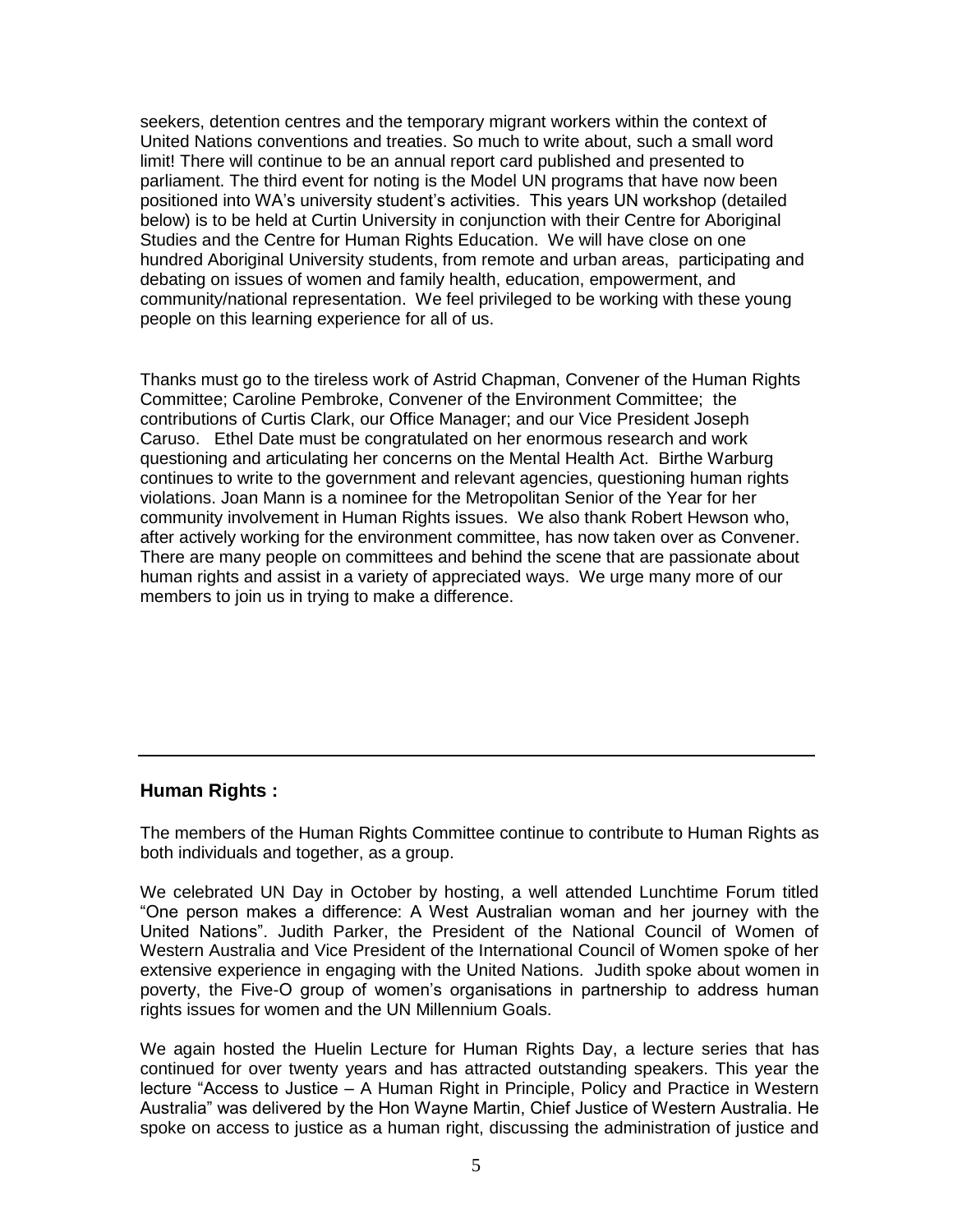practical changes to improve the processes, procedures and administration of the Courts in Western Australia as well as exploring access to justice within a global context.

The members of the Human Rights Committee have been very active in a number of areas. Ethel Date continues to advocate for improvement in the delivery of Government services to, and legal protections for, people with mental health issues. Birthe Warburg has been active in educating Governments and the community about Depleted Uranium and Joan Mann, Curtis Clark and Jan Ryan continue their support for various campaigns and the education of the community about Human Rights and the UN.

#### **Tertiary Model UN Conferences**

Model UN Conferences (MUN) provides tertiary students with the opportunity to experience what international relations and diplomacy is really like. Students represent a Member Nation of the United Nations and debate and negotiate with other Member Nations of the General Assembly. MUN"s are an authentic simulation of the debates and deliberations of UN bodies such as the General Assembly and allows University students the rare opportunity to attempt to resolve complex global issues diplomatically through role-play.

In 2006 the United Nations Association of Australia (WA) with the United Nations Youth Association and the Australian Federation for University Women organised two Model UN Conferences for WA tertiary students. The MUN were day-long conference and students from all five universities participated in this exciting new program. Two Conferences were held one on "Nuclear Proliferation" and the second on "Terrorism". Meetings commenced in December 2006 for the third MUN to be held at Curtin University. This Model UN is expected to bring one hundred Aboriginal university students from regional areas as well as urban students. They will be debating proposed amendments to the global Indigenous peoples covenant.

Acknowledgements must be made to the Australian Federation for University Women (WA), who contribute funding for the events and also participate in a meaningful way. Members of UNYA continue to work with us on this event and Tim Goyder and Nicole Hentrich have been actively engaged in the management of the program.

Astrid Chapman has resigned as Convenor of the Human Rights Committee, a position she has held for 3 years. In writing this report she comments: "I have really enjoyed getting to know the members of the Committee as well as other UNAA members, the discussions we have had about human rights and other social justice issues and the joys and tribulations of organising community events. Thank you for this opportunity".

The President, Executive and the UNAA(WA) community extends their appreciation to Astrid who has been an extremely active Convenor of the HRC and an outstanding advocate for human rights in Western Australia.

Thanks also go to the Human Rights Committee for their enormous contribution in their role in human rights education, identifying social injustices and actively engaging in advocating strategies for change.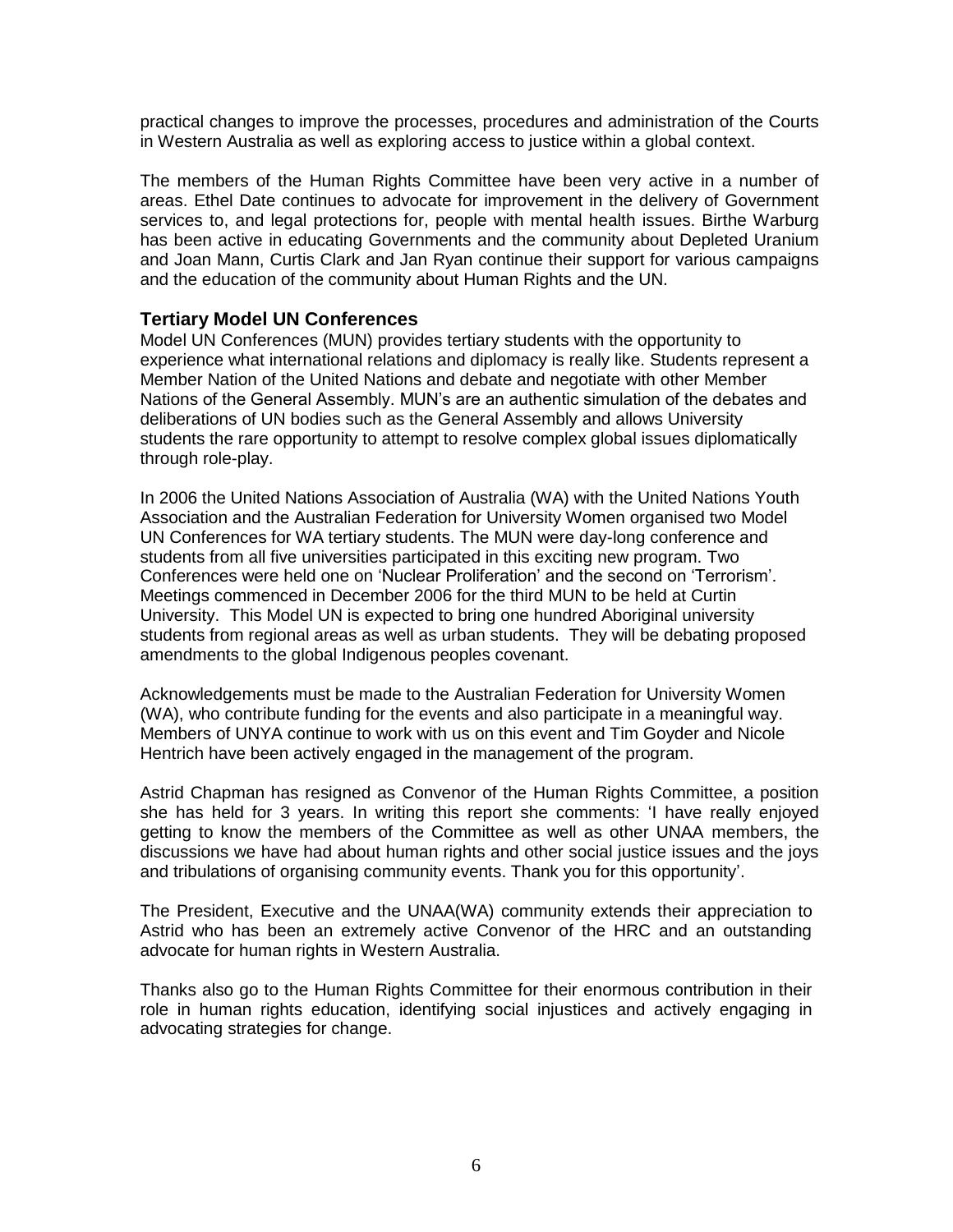#### **Environment Committee :**

.

The Environment Committee has continued to fulfil its role of working to inform the public about a variety of UNEP issues.

In September, 2006 we sponsored an Environmental Section for the 2006 City of Subiaco Photographic awards, attracting some very impressive entries. The winners were Helen Potter and Shaun Ridley. Our thanks to Emily Holt at the City of Subiaco for support and liaison.

Caroline Pembroke spoke to a meeting of Engineers Australia on the many roles which the UN and its agencies play in the provision of fresh water and sewerage to developing countries, October, 2006.

Also in 2006 we held a successful bonfire and fundraising event at the home of Henk Stappenbelt and Caroline Pembroke in Gidgegannup and which raised \$333. This was a family and community event.

Over the past year, our wildlife advocate and committee member, Aleisha-Marie Caruso, represented us at Ningaloo Reef conservation area. In this area there has been a great deal of concern about the depleting whale shark numbers and their condition. Aleisha-Marie continue to raise global awareness to the plight of the panda"s in China and she is currently visiting South America to film the release of some Andean bears in Ecuador, bringing us a truly international role.

In March 2007, the Environment Committee hosted an evening on Carbon Trading/ Credits issues and what this means for the general public. Three speakers from research and Western Australian Government organisations spoke on various topics, ranging from the economics of carbon trading to the associated technical issues of the sequestration of carbon within soils and forestry. Joseph Caruso, member of the Environment sub committee, also spoke at the Carbon Trading Seminar on the wider associated issues, including the involvement of the UN and its response to climate change.

The original plan for tree planting on World Environment Day, June 5th 2007, was postponed as the weather was far too dry. However, thanks to Joanne Armstrong, editor of *UN Matters*, we were able to make a contribution of 2 decorated umbrellas to the Perth City Farm Day of Hope, held in honour of WED.

On July 8th 2007 our planting day was held, involving the Environment Committee and friends in the planting of 1000 wetland suitable shrubs and rushes within the Noble Falls Reserve, Gidegegannup, on the northeast outskirt fringes of Perth. Tree/plant stakes and guards were gratefully supplied by the Eastern Metropolitan Regional Council of Perth. Bob Huston Chairman of the Wooroloo Brook LCDC joined the team on the day, and spoke to us frankly about the environmental movement and sustainable development in WA. Bob described that such replanting is truly building for the future, at least for 100-150 years hence. However, he also mentioned that there was a need for a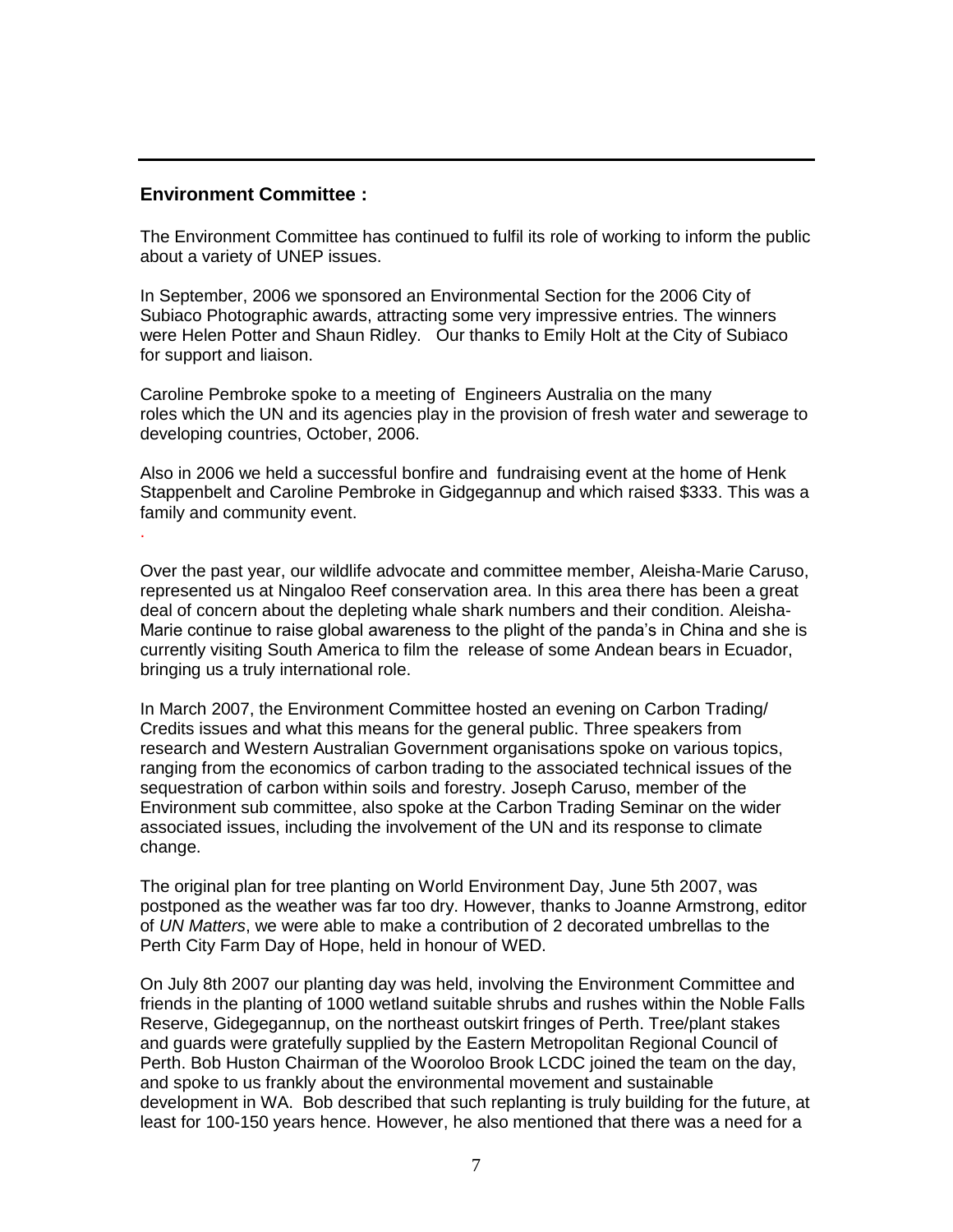major shift in political will and development planning in order to make the Perth environs sustainable for water consumption within its rapidly expanding urban fringes.

Robyn Danksi has resigned from the Committee, due to moving to Ballarat, Victoria. Dr Surrender Mann from the Carbon Research Council joined our Environment Committee. It is anticipated Dr Mann will give us invaluable support in our future projects, especially regarding the issues related to carbon trading, climate change and alternative energy sources.

Rob Hewson has become the new Environmental Convenor in August 2007 whilst Caroline Pembroke will continue as Secretary, with fundraising promoted and organised by Carolyn Caruso. Aleisha will continue as Wild life Advocate.

Plans for the year ahead within 2007-2008 period include a fundraiser evening event, and also a series of informational public lectures from notable speakers on a range of issues related with greenhouse gas associated climate change, targeting the lay public. In particular, issues to be covered will include and address the relationship between carbon - energy consumption and its costs for everyday activities (*e.g.* travel, household consumption) and possible alternate energy sources for WA.

To our other wonderful Committee members, Bernie and Leslie Keen, Manita Bescow, Joseph Caruso and Surrender Mann, many thanks for your great support, without which we would never manage to keep head above water.

This report was compiled by Caroline Pembroke and Rob Hewson and our appreciation to the committee for both their hands on community activities and their high profile events to raise awareness to environmental issues.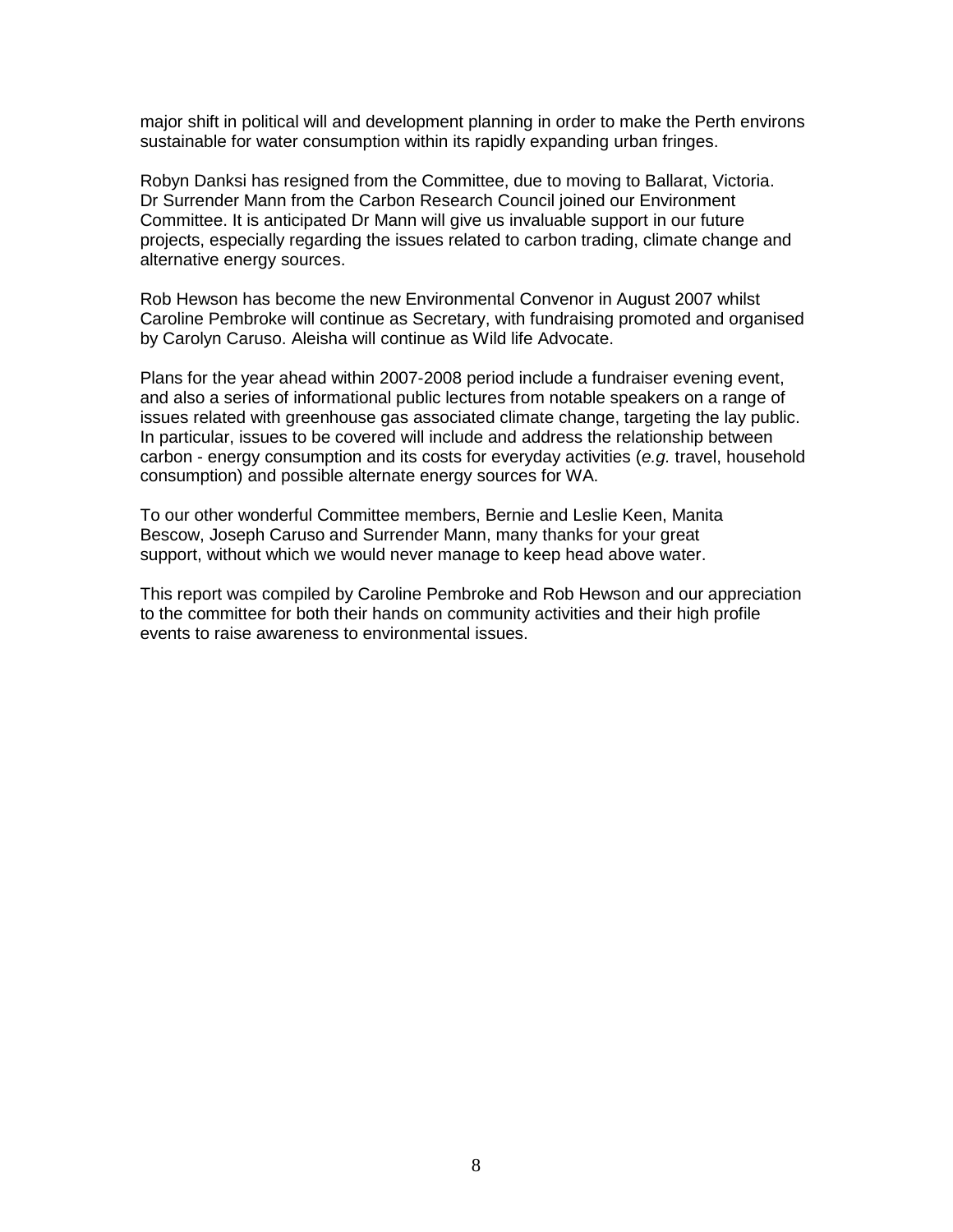## **United Nations Youth Association (Western Australia) Organisational Report 2006-07**

#### **Introduction**

The United Nations Youth Association (Western Australia) enjoyed a very strong year in 2006-07. Spurred by increased active membership, a talented core of executive workers, and a dramatic improvement in financial and resource management, the association was able to deliver its major events in an emphatic fashion, whilst also finding the time for many other side projects throughout the last twelve months.

State Conference and the Hammarskjöld Trophy Competition remain UNYA (WA)"s two major events, and they were certainly run to a very high standard in 2007. State Conference broke new ground in terms of attendance, schools reached, and general organisational standards, whilst Hammarskjöld continues to attract the support of a diverse range of Western Australian schools and provides a great showcase of the work of UNYA to the wider community. Aside from these two key events, our Year 10 Day Forums have become a very popular platform of our secondary education program, with schools having to be turned away due to demand for places. The above promising developments indicate a division in a great position to grow in the coming years, and cement a position as a key educational provider in the state of Western Australia.

Firstly, note the executive structure for UNYA (WA) for 2006-07 was as follows:

| President              | Ross Broad                       |
|------------------------|----------------------------------|
| <b>Vice Presidents</b> | Tim Goyder (Hammarskjöld)        |
|                        | Bronte McLeod (State Conference) |
| Secretary              | <b>Heather Anderson</b>          |
| <b>Treasurer</b>       | Wadzi Katsidzira                 |
|                        |                                  |

| <b>Policy Officer</b>                      | Amy Collins            |
|--------------------------------------------|------------------------|
| <b>Public Relations Officer</b>            | Nicole Kirchlechner    |
| Secondary Activities Officer Rosie Sitorus |                        |
| <b>Social Activities Officer</b>           | Nicole Hentrich        |
| Sponsorship Officer                        | Tom van der Meulen     |
| <b>Tertiary Officer</b>                    | Justine Garcia de Heer |

Co-opted Executive members for 2006-07 were Natalie Garcia de Heer (National Secretary) and Henny Smith (National Treasurer).

This Executive represented a great changing of the guard for UNYA (WA), with many stalwarts of the division over a long period of time departing or moving onto national positions. However, a nice mix of experience and enthusiasm was ultimately put together, and on the whole the executive worked well together, though never in an exclusive fashion. Emphasis was not placed this year on individual portfolio areas, with simpler requirements that all executive members support our key events and provide guidance for other members.

#### **State Conference**

State Conference 2007 will probably be remembered as one of UNYA (WA)"s best ever. This year saw a dramatic reversal in the steadily declining numbers of participants at the Conference, with a near record breaking number of students attending.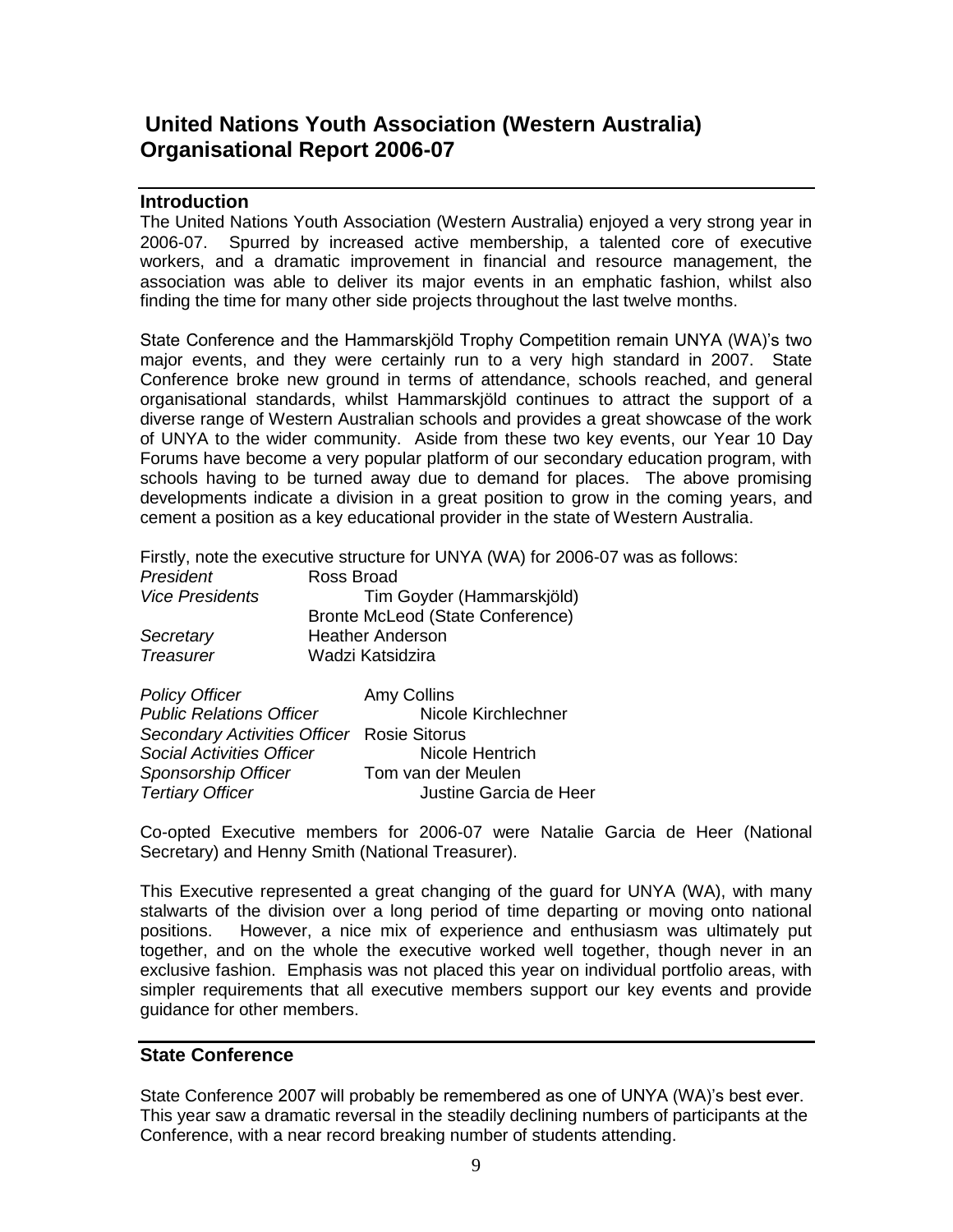Held from 23-25 February at the Serpentine Camping Centre (approximately 45 minutes south of Perth), approximately 120 students from across the metropolitan area attended the three day, two night live in conference. Sensationally organised by UNYA (WA) Vice President Bronte McLeod, the 2007 Conference saw a record equalling number of attendees achieved, matching the result of the 2001 Conference.

The Conference was officially opened by WA"s Minister for Youth, the Hon. Liljanna Ravlich MLC, who showed great enthusiasm both to meet and greet the delegates and also for the work of UNYA in general. The keynote address was delivered by our very own Tim Morris, who then stayed to help out with yet another State Conference. A Speakers Panel on the Conference theme of "Peacekeeping" then followed, with a variety of speakers from numerous backgrounds.

Delegates participated in an Introduction to the United Nations Workshop (which also focused on the theme of peacekeepers), before participating in a Workshop specific to their Commission or Council. Youth Motion and Resolution Writing were other small group workshops conducted during the Conference, and the reforms to both these processes resulted in much greater efficiency. Youth Motion sessions and all resolutions were written on laptop computers which made it easier for compilation and quick printing. The Youth Motion was compiled by Amy after the Conference and sent to a wide variety of relevant business people, communitarians, and politicians. The responses provided to the Youth Motion were very encouraging, and show that the voice of young people within Western Australia was being at least considered and commented on.

Sunday saw almost 120 nations represented at a model session of the UN General Assembly, and this represented a real challenge for the chairs, CRC, and above all, the notepassers. Positive feedback abounded after the Conference, with many delegates very thankful for the experience and keen to get involved in other UNYA (WA) events, particularly the Hammarskjöld Trophy. Special mention must go to the approximately 30 UNYA (WA) facilitators who gave up their time to facilitate at State Conference 2007.

#### **Hammarskjöld Trophy Competition**

Hammarskjöld in 2007 reflected the overall good standing of UNYA (WA) in the wider Western Australian school community. The event continues to be a fixture on the extracurricula activities lists of many schools both in Perth and in regional centres. Again, approximately 120 teams participated in the competition, with metropolitan entries slightly down and regional entries slightly up.

Six metropolitan rounds of the Competition were held, at both the Perth City Council Chambers and at the University of Western Australia, with regional rounds held in Geraldton (Queens Park Theatre) and Bunbury (Koombana Bay Holiday Resort). The number of schools participating in the event slightly increased on 2006, with more schools sending less teams each. The regional component of Hammarskjöld continues to feature strongly with rounds in both Geraldton and Bunbury in between the metropolitan rounds.

The Final and Presentation Evening were undoubtedly the highlight of Hammarskjöld 2007 – the Final, held at Parliament House, saw the fifteen finalists able to take in both Chambers of Parliament in a cultural tour which saw debate shifted from the Upper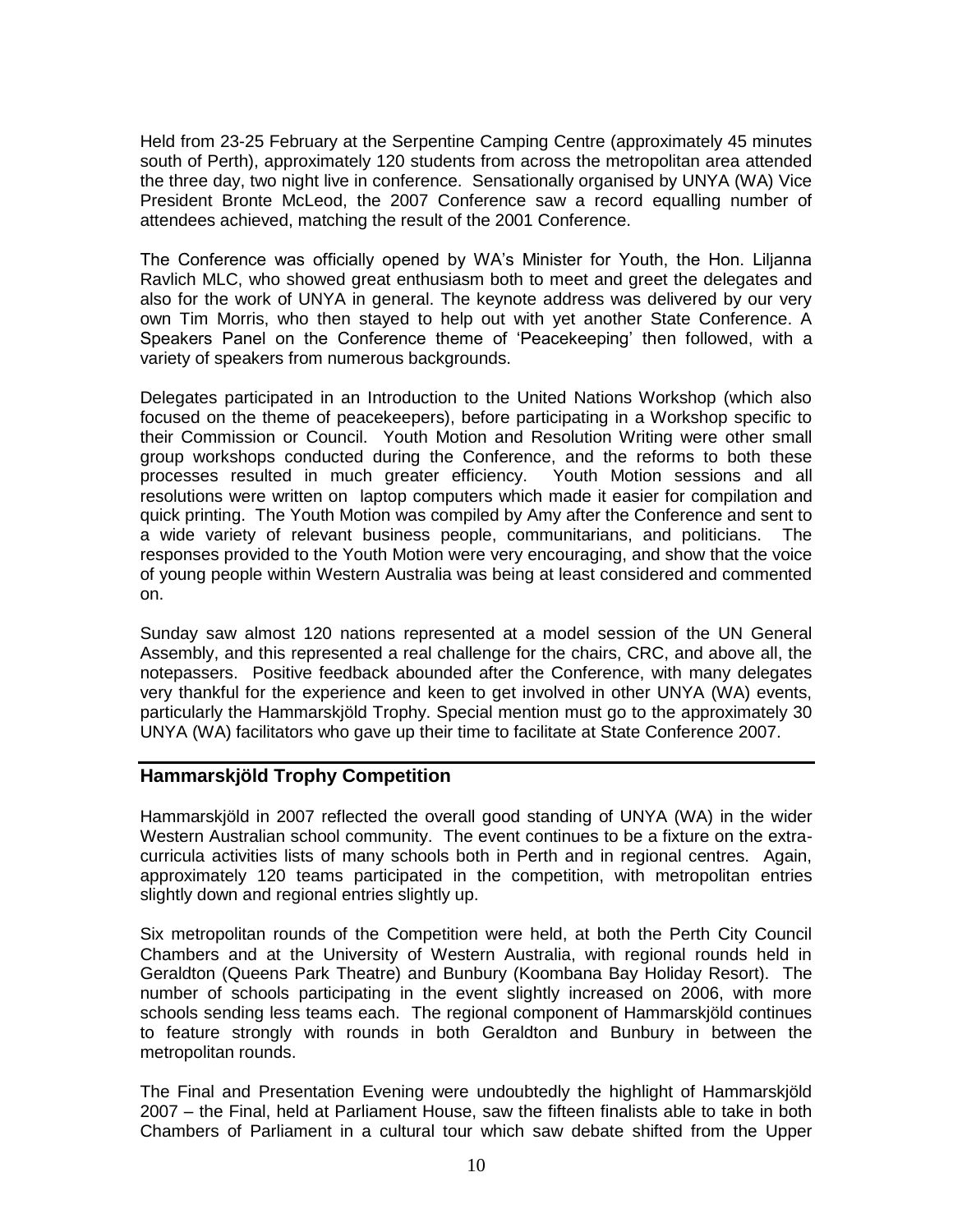House to the Lower House over morning tea. Debate was of a consistently high standard, with the judging panel facing a tough decision with many good teams competing for the Evatt positions.

The Presentation Evening, held at the. The keynote speaker was the Hon. Giz Watson MLC (leader of the Greens (WA)), but she was out-trumped by Competition Convenor Tim Goyder who delivered a stirring oration. Efforts were made in 2007 to recognise a greater number of participants in prize giving than in previous years, and these reforms proved successful.

Thanks and praise must go to UNYA(WA) Vice President Tim Goyder, who took on the often thankless and never-ending task of coordinating Hammarskjöld. Stretching over almost three months, eight rounds plus a final, and 25 resolutions, Tim was able to maintain high standards of organisation throughout the event overseeing a team of approximately 30 facilitators who chaired, judged, Subway-ed, and note passed their way through the eight rounds, and their dedications and commitment should also be congratulated.

In conclusion, Hammarskjöld has now become an accepted and appreciated fixture on the extra curricula activities programs of many WA schools. Whilst it remains an organisational nightmare due to its size, complexities, and regional and metro dimensions, it is a credit to the association that such an event can be so successfully carried out year in, year out.

#### **Day Forums**

UNYA (WA) continued its program of Year 10 Day Forums in 2006-07 with great success. Three events were held in all, and all three proved to achieve the aims set out for the particular target demographic. Day Forums have proven to be a great way for the association to reach new schools and students, and also to attract students to the association at an age which will enable them to attend further UNYA events (such as State Conference and Hammarskjöld) in their later years. Further, Day Forums are relatively easy to organise, particularly with the ongoing support UNYA (WA) enjoys from the University of Western Australia and other in-kind supporters. And finally, Day Forums remain a sound source of income for the association, whilst remaining an event of great value for students and schools within the Western Australian community.

#### *Wheatbelt Day Forum*

Held in September 2006, UNYA (WA)'s first activity for the year was to head to the Wheatbelt region of our great state for a Day Forum. The event, held at Northam SHS, attracted students from Bruce Rock, Toodyay, and Northam with approximately 40 students attending in total. Speakers travelled from Perth for the day, and a Youth Motion session was held to gauge the issues of interest to young people in the Wheatbelt region. Ably organised by UNYA (WA) Vice President Tim Goyder and Alex Butterworth, the event proved a great way to reach new students in an area UNYA (WA) has not previously engaged in, and also set forth a great model on which to plan future regional engagements.

#### *Make Poverty History Day Forum*

Held on Friday 27 October at the University of Western Australia, 109 students from 16 Perth metropolitan schools converged for a day of speakers, presentations and workshops. As part of the national series of forums to coincide with the MPH Policy Campaign, UNYA (WA) was supplied with a set itinerary for the day, as well as the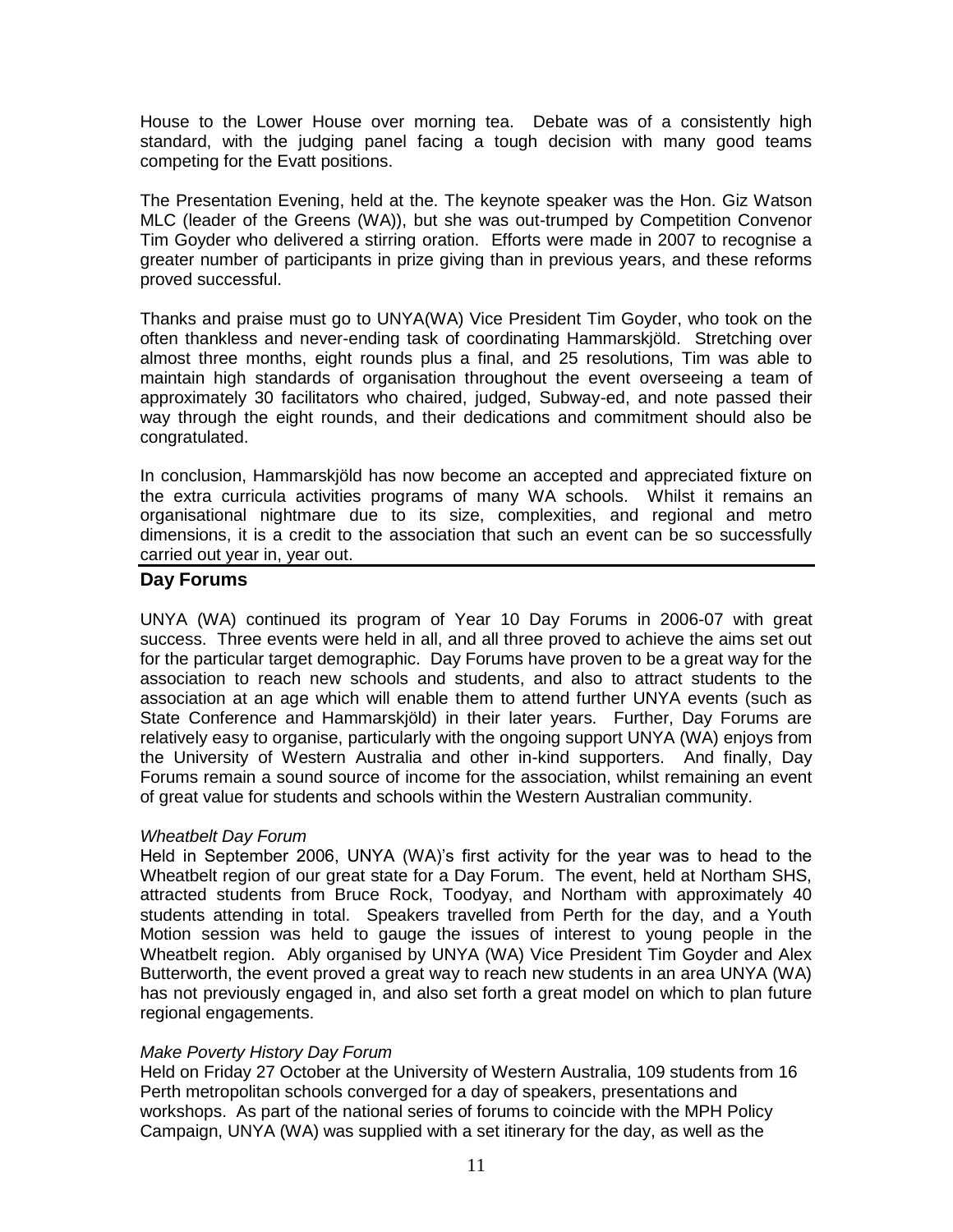workshops and suggestions for speakers and other presentations. The UNYA (WA) forum was marketed exclusively for Year 10 students, with students from around the metropolitan area converging on the University of Western Australia for a day of speakers, presentations and workshops.

The day commenced with a four-member Speakers Panel (featuring representatives from Oaktree, Amnesty, Hope for Children, and an Anthropology Honours Student), before National Secretary Natalie Garcia de Heer delivered the UNYA presentation on the Millennium Development Goals. The day finished with two workshops, on the issue of poverty and the MDG"s respectively.

#### *Environment Day Forum*

The Environment Day Forum was the most recent in our highly successful series of Day Forums, being held in May 2007. For the first time entrants were turned away from the forum, as 120 student registrations were lodged very early in the registration process. No promotion of the event took place outside the initial mail out and email out, which shows the increasing popularity and recognition of these day forums within the WA school community.

#### **Education**

Education in UNYA (WA) has been somewhat spasmodic in 2006-07, but in no part is that attributable to the sterling efforts of our Secondary Activities Officer Rosie Sitorus. Rosie certainly led the charge on promoting and disseminating the National Ed Pack within the division, conducting two separate mail-outs to register trial schools for the Pack. Numerous faithful UNYA schools have already shown much interest in the Ed Pack, which is certainly promising.

UNYA (WA) has continued to run occasional educational workshops and packages at Western Australian schools on request. At least 4 schools have been visited by UNYA (WA) representatives during the year, but unfortunately with other expanding major events the educational program again was not increased greatly. UNYA (WA) continues to conduct annual educational programs at two schools, and should seek to increase this number in the next year.

The Resources section of the UNYA (WA) website is another key plank in our educational program, hoping to provide teachers and students with a great starting point for assignments, studies, and also when participating in UNYA events. Hopefully when promoting the educational package next year UNYA (WA) will include information about our resources page to increase its use and reputation.

UNYA (WA) has been also busy performing a myriad of other duties, roles and engagements. The organisation has been regularly called upon to visit schools or participate in certain programs, and ever opportunity has been taken to get involved in such activities in order to lift the profile of the association and gather support for our major activities. To name but two activities, our Vice President Bronte McLeod was invited by a local school to appear on their radio show to discuss youth and international issues. Further, Vice President Tim Goyder and Secondary Activities Officer Rosie Sitorus attended a youth-focused assembly at a different Perth school to discuss youth involvement within the community and empowerment issues.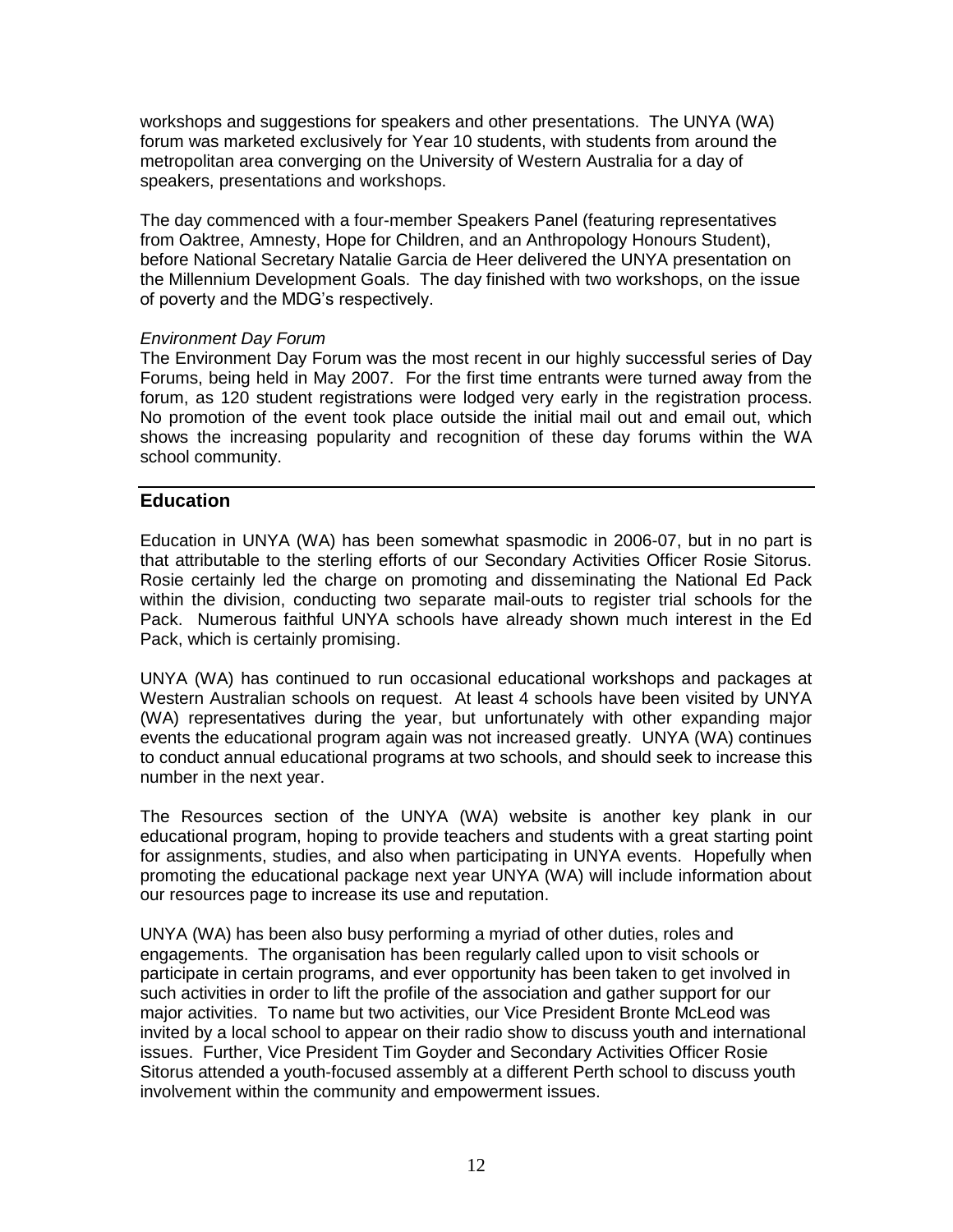Hopefully, an increase in active members will allow UNYA (WA) to embark on a more expansive educational program in the coming years. Ideally, the Secondary Activities Officer could conduct a separate mail-out to schools advertising our services, and would then serve as a point of reference for all educational packages. Ed packs remain a great way to inform students about other UNYA (WA) activities, and thus their expansion would deliver great flow-on benefits our major events.

### **Regional Engagement**

Regional engagement remained a priority of the association in 2006-07, with some substantive gains made. The key initiative would have to be the Wheatbelt Day Forum (discussed above), which saw the division reach an entirely new area and clear the path for potential future engagement. Hammarskjöld rounds were again held in Bunbury and Geraldton, with positive outcomes from both events, both from a standard and organisational point of view. Hopefully with the next round of FACSIA assistance UNYA (WA) can embark on some great new regional initiatives. Whilst regional engagement within Western Australia ultimately remains very difficult due to distance, population sizes, and youth demographics, it is certainly the view of the association that more can be done in this area.

### **Evatt Trophy**

UNYA (WA) was able to continue its proud undefeated record at the Evatt Trophy (Australian Schools Model UN Security Council Competition) in 2006. Held in Melbourne, UNYA (WA) was represented by Laura White and Jo-Ann Chan from Methodist Ladies College, and Justin Wong and Harry Midalia from Shenton College. Ably facilitated by Vice-President Bronte McLeod, both teams performed exceptionally well, with Justin and Harry eventually taking out the Trophy. This success saw Shenton College become the first Australian school to win the Evatt Trophy twice, a record that they should be very proud of. In 2007, the Evatt Trophy will be held in Adelaide

### **UNYA National Youth Conference (UNYC)**

UNYA (WA) continued in 2006-07 to send a strong delegation to UNYA"s centrepiece national event, the UNYA National Youth Conference. It has been a credit to the 2006 UNYC delegation that they have become so heavily involved in the association, with 9 out of the 10 participants continuing to have an active interest in the division. Thanks must go to divisional facilitators Tori Macmillan, Natalie Garcia de Heer, and Tim Goyder for this amazing outcome. In 2007, UNYA (WA) selected a further ten individuals from the highly successful State Conference to represent our state at UNYC

### **National Engagement**

UNYA (WA) continues to be heavily engaged in UNYA"s work nationally, being represented by divisional members on the National Executive, and also sending large delegations to each National Council session. In December 2006, UNYA (WA) was represented ably by both our Vice Presidents, as well as Tertiary Activities Officer Justine Garcia de Heer. Further, in July 2007, the President, both Vice-Presidents, Secondary Activities Officer Rosie Sitorus and Tom Antoniazzi made up a star studded WA National Council delegation.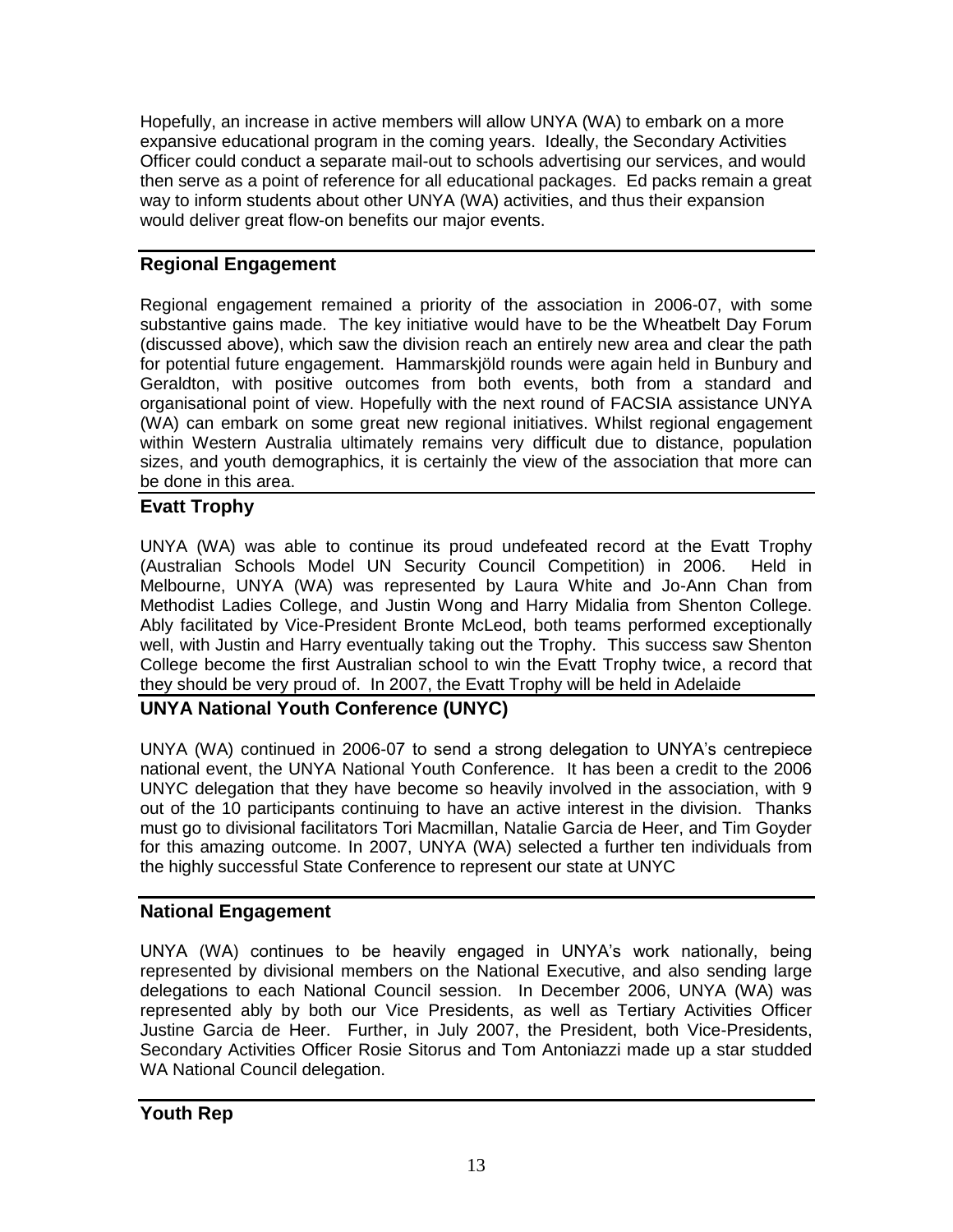UNYA (WA) pulled off its best-ever Youth Representative publicity effort in 2006-07. Applications increased 3100% on the previous year, with 31 Western Australians applying for the position in total. This hard work was further reflected in the shortlisting of three quality candidates from WA for the 2007 Youth Representative position, who were then interviewed by President Ross Broad, Vice-President Tim Goyder, and National Secretary Natalie Garcia de Heer . UNYA (WA) was eventually able to recommend all three WA candidates for the position.

#### **UNAA Relations**

UNYA (WA) relations with UNAA (WA) remain very strong. In 2006-07, UNYA (WA) served as the Organisational Vice President of UNAA (WA), and has been asked to continue in this position for 2007-08. The Divisional President attended almost all UNAA (WA) meetings, and played an active part in the direction and goals of the parent association.

The WATMUN initiative is certainly the key aspect of our UNAA relations, and whilst this project has been on hold for the entirety of the 2006-07 term this is due strictly to structural reasons and the association looks forward to a return to WATMUN in Semester Two, 2007.

UNYA (WA) should certainly remain actively involved in the executive structure of UNAA (WA) in the future, with the President continuing to take the lead in fostering this relationship. UNAA (WA) provides a key meeting venue to UNYA (WA), as well as other important organisational aspects such as incorporation status, and public liability insurance

#### **Website**

One of the key reforms embarked upon by UNYA (WA) in 2006-07 was a much needed revamp of our website. This was mostly completed to great acclaim in late 2006, thanks to the patience and skills of our amazing National Webmaster, Alexander Toop. We believe the new website is an integral part of informing both students and teachers of our events and activities, and the new layout and graphics is both easy to use yet professional.

Online registration has been used for all our major events, including State Conference registration, Hammarskjöld registration, and Day Forum registrations. The jewel in the crown of the new UNYA (WA) website would have to be the resources section, which we hope will prove an invaluable study aid for all secondary Western Australian students.

#### **UNYA Conclusions**

2006-07 has represented one of the most successful years UNYA (WA) has enjoyed in recent times. The association, in addition to delivering events of continued excellence and professionalism, is now armed with a plethora of committed members now experienced enough to take the division to the next level. However, the association must continue to provide greater support for its members, who in turn can then contribute freely to the ongoing success of UNYA (WA).